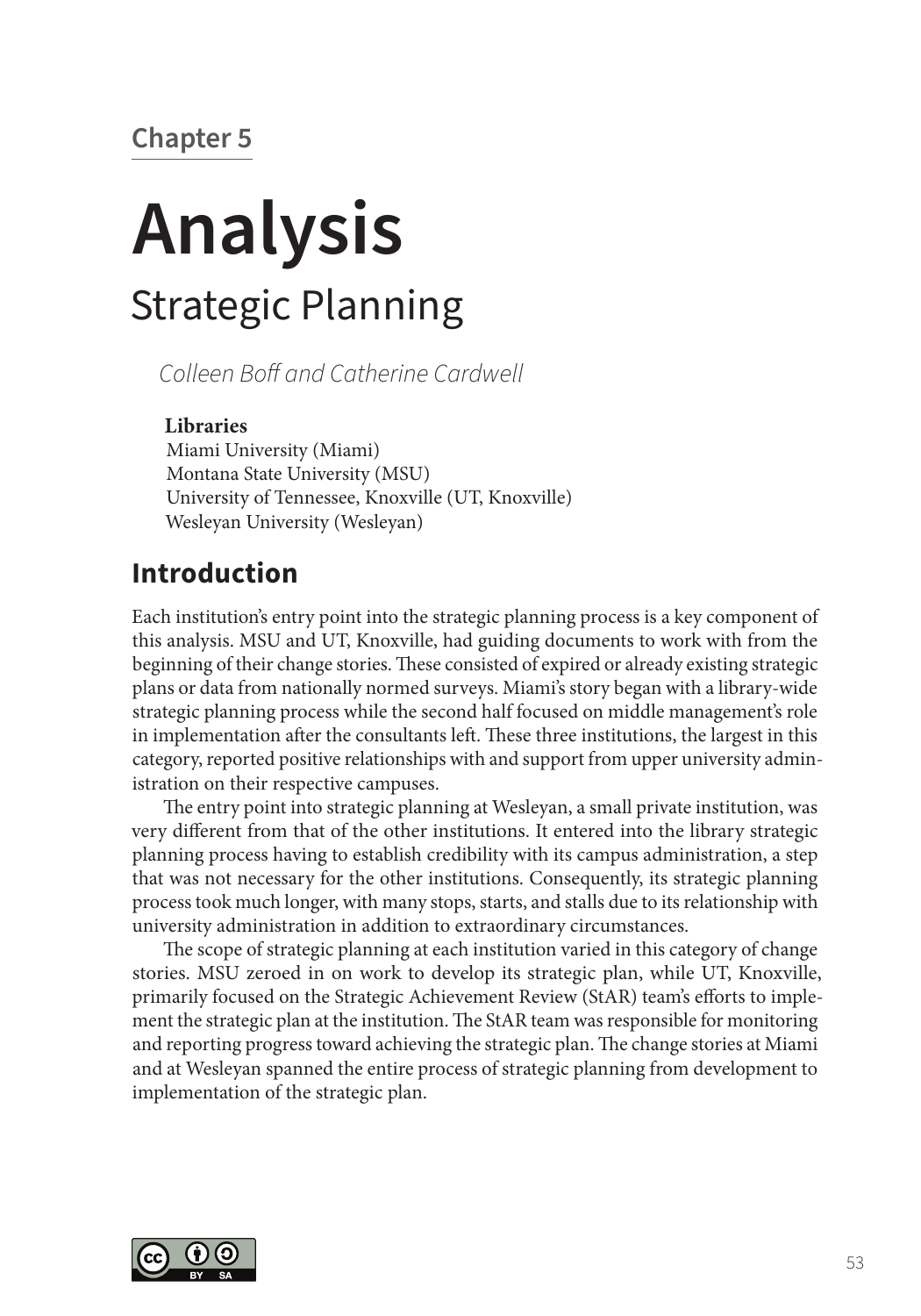# **I. Warm-up Phase**

### **Stage 1: Establishing a Sense of Urgency**

The level of urgency among these strategic planning stories ranged dramatically, from mildly urgent to extremely urgent in the face of crisis. In all of these instances, evidence suggests that strategic planning efforts were moving forward and taking root. Complacency was not a systemic problem in these change stories.

At Miami, campus-wide facilities upgrades sparked change. The dean wanted to create an architectural master plan so that the library could be part of the momentum on campus. The dean also wanted to create a more unified, cohesive library organization. After years of patching holes in its organizational structure, the library needed to redefine reporting lines, remove barriers between departments, and improve collaboration and communication. MSU's reason for change was a strategic plan that had run its course and needed to be updated in addition to the library wanting to participate in change at the university level. MSU chose the Balanced Scorecard Framework to guide its process.

At UT, Knoxville, urgency was self-imposed—it added a specific goal into the strategic plan to create a group to monitor and communicate the progress toward achieving the strategic plan. The library leadership subsequently sent a clear message to the staff by allocating resources, forming the StAR team, and presenting the team with a specific charge.

The urgency for the work at Wesleyan was the most pressing among all of the change stories in this category because the library underwent a comprehensive strategic planning process in response to its leader being dismissed and its college administration questioning the library's credibility. Its administration gave the library a mandate to conduct a self-study and start a strategic planning process. It launched both mandates under extremely tenuous circumstances and with the staff reeling from losing their leader. The sense of urgency was, in fact, unrelenting and continued when the staff at Wesleyan faced another crisis after the unexpected death of their newly hired permanent library director.

### **Stage 2: Creating the Guiding Coalition**

The guiding coalitions at MSU and Miami included external consultants, with the latter employing consultants from two different firms. Miami's strategic planning steering committee comprised the dean, the associate dean, and two assistant deans of the library but lacked middle management involvement until later on in the implementation process when the task forces were developed. In fact, the initial steering committee had more members external to the library than internal, an unusual approach when compared to the other change stories in this category. Each task force was subsequently provided with a charge shaped by the strategic plan. The guiding coalition at MSU also included a consultant, but the coalition was mindful at the outset of making certain that constituent groups had broad representation. The overall committee was not given a charge, but the consultant was. In a unique approach when compared to the other stories, the guiding coalition worked together to create its own charge.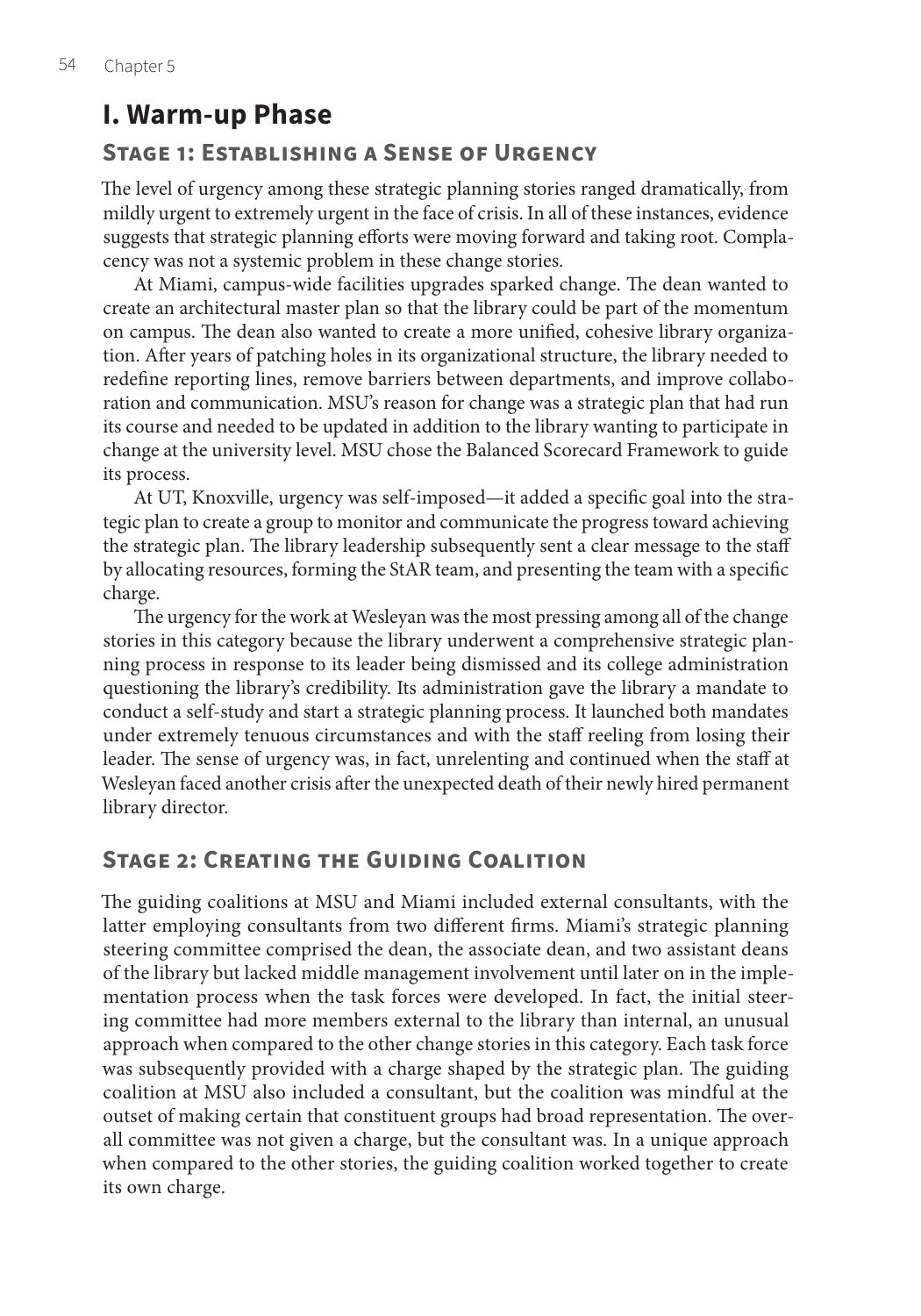The guiding coalitions at UT, Knoxville, and Wesleyan were small when compared to the other two institutions. The coalition at UT, Knoxville, consisted of three members who accepted this responsibility in addition to their regular jobs. Unlike any other guiding coalition in this category, they were given a detailed charge by the dean with specific guiding action steps. The guiding coalition at Wesleyan was small but consisted of the interim university librarian and three senior managers who were trusted colleagues of the interim university librarian. This team of four had a history of working together, understood the depths of the crisis at hand, and had a shared interest in moving the organization forward. Instead of a committee charge, this group had the daunting task of conducting a self-study given to them by their provost.

MSU recommended the need for release time for committee members to serve on such committees because of how time-consuming the change process can be. Another constructive piece of advice several of the authors provided was the need to consider who is at the table when it comes to strategic planning committees. The guiding coalition must include people who have the appropriate level of authority, knowledge, and influence.

### **Stage 3: Developing a Vision and Strategy**

The visioning process was led by the guiding coalition of consultants and strategic planning committees at Miami and MSU but with a great deal of input from the staff. Through the work of three task forces, Miami was able to develop its service philosophy, guiding principles and new service categories, which ended up serving as its new departmental structure. Its vision and strategy were formed in six months and synthesized into a 260-page master plan to guide the organization through implementation after the consultants left. The consultant experience at MSU differed from Miami's in a few distinct ways. Staff discussed selected readings, filled out surveys, and unexpectedly revised their existing set of value statements, which heavily influenced the outcome of the strategic plan. What started out as a simple refresh of existing vision and mission statements ended in a much more involved exploration as staff examined their values, a step that Kotter warns can be time-consuming and iterative.<sup>1</sup> Another unique aspect of the change story is that MSU completed a Strengths, Opportunities, Aspirations, Results (SOAR) analysis instead of the more common Strengths, Weaknesses, Opportunities, Threats (SWOT) analysis. The visioning process at Wesleyan unfolded very differently from that of Miami and MSU primarily because its situation was so different. After it completed a self-study, its provost mandated that it do an external review. Both processes pointed to the need for a strategic plan, which the interim university librarian developed in seven months. Approximately 90 percent of the staff responded to three specific questions she asked them about their work. From these results, she wrote the strategic plan while the management group crafted the mission statement.

The UT, Knoxville, StAR team had a slightly different challenge from the other institutions because they started with a finished strategic plan and a specific charge. As a consequence, they spent their time strategizing about how to tackle their role of monitoring staff progress toward accomplishing the goals listed in the strategic plan. They approached this monumental task by establishing a timeline spread out over the first two years.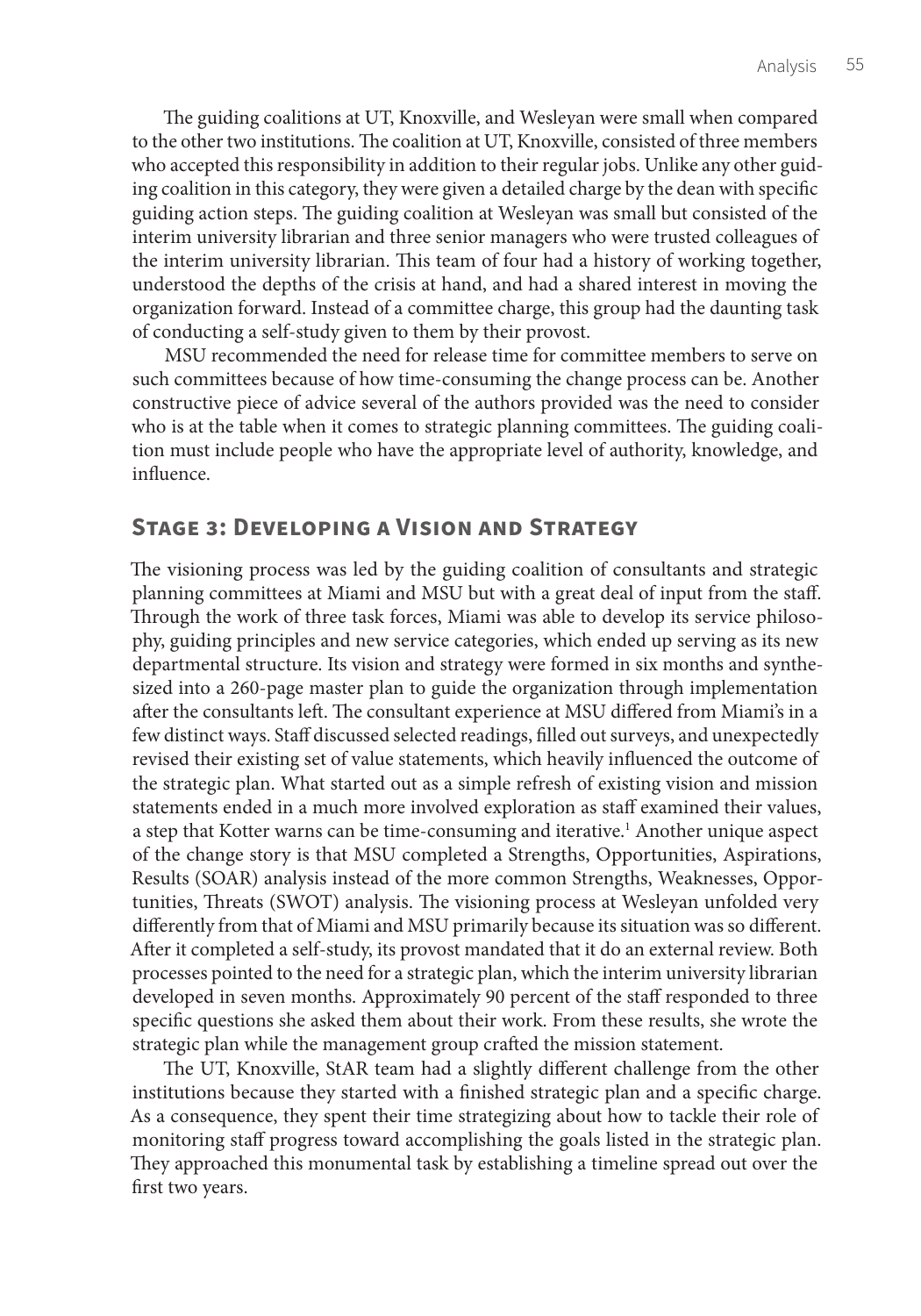### **Stage 4: Communicating the Change Vision**

Communication typically happens throughout a change story. Therefore, the authors mention communication not only in the Stage 4 section of their chapters, but also refer to communication practices elsewhere in the change stories. The strategic planning change teams frequently sought direct feedback from staff in the form of surveys and during face-to-face meetings with staff.

Miami stressed its commitment to transparency by sharing all documentation related to the change effort with staff. Its dean also sent monthly communications via email. MSU took similar measures by creating an intranet to host all pertinent change documents. It went one step further and branded the emails used for its communications, and it also involved everyone from the library in an iterative process to create many drafts of strategy maps and value statements for a truly participatory experience. Both MSU and UT, Knoxville, had team member representatives who regularly reported their progress to the library administration. In addition to regularly communicating to staff through email and staff meetings, the StAR team at UT, Knoxville, built an interactive, dynamic website for the staff to use. This was the primary way of documenting progress toward achieving the goals of the library's strategic plan. As a result, the team spent a great deal of effort to build in incentives for staff at the library, from the possibility of earning medals to staff being able to extract information from this system to use for other required reporting such as annual reports. Wesleyan took a completely different approach to communicating strategic planning change efforts to its staff. The guiding coalition under the interim university librarian's direction developed project-based goals and worked with the library staff at their annual retreat to develop concrete action steps needed to complete specific projects. This approach was intentionally designed to build teamwork and buy-in among the staff and to begin moving the library forward in visible ways. After they worked together to create their strategic plan, their new university librarian was hired and the work among the leadership team to reorganize the library began.

Readers will find a few words of caution about communicating the vision in these strategic planning stories. The chapter on Miami points out that lag time between staff involvement and the production of a written strategic plan may cause angst among staff. Another issue is that long stretches of time without communication with staff could disrupt buy-in. Actively engaging staff in person via workshops and other face-to-face interactions, such as annual retreats, may foster buy-in more quickly than counting on staff to check in on a website for updates. The latter approach may be easy for staff to ignore if they are busy or if widespread buy-in does not exist. Momentum appears to be compromised when a guiding coalition that involves library administration hands off the implementation of a strategic plan to a team that does not include library administration.

# **II. Introducing New Practices Phase**

## **Stage 5: Empowering Broad-Based Action**

Miami's story of strategic planning involved a complete reorganization of its entire structure. After the consultants left, the library faced the daunting task of making this new structure work. The leadership team wrote position descriptions for the heads of the six new departments, some of whom they needed to hire. Each department was asked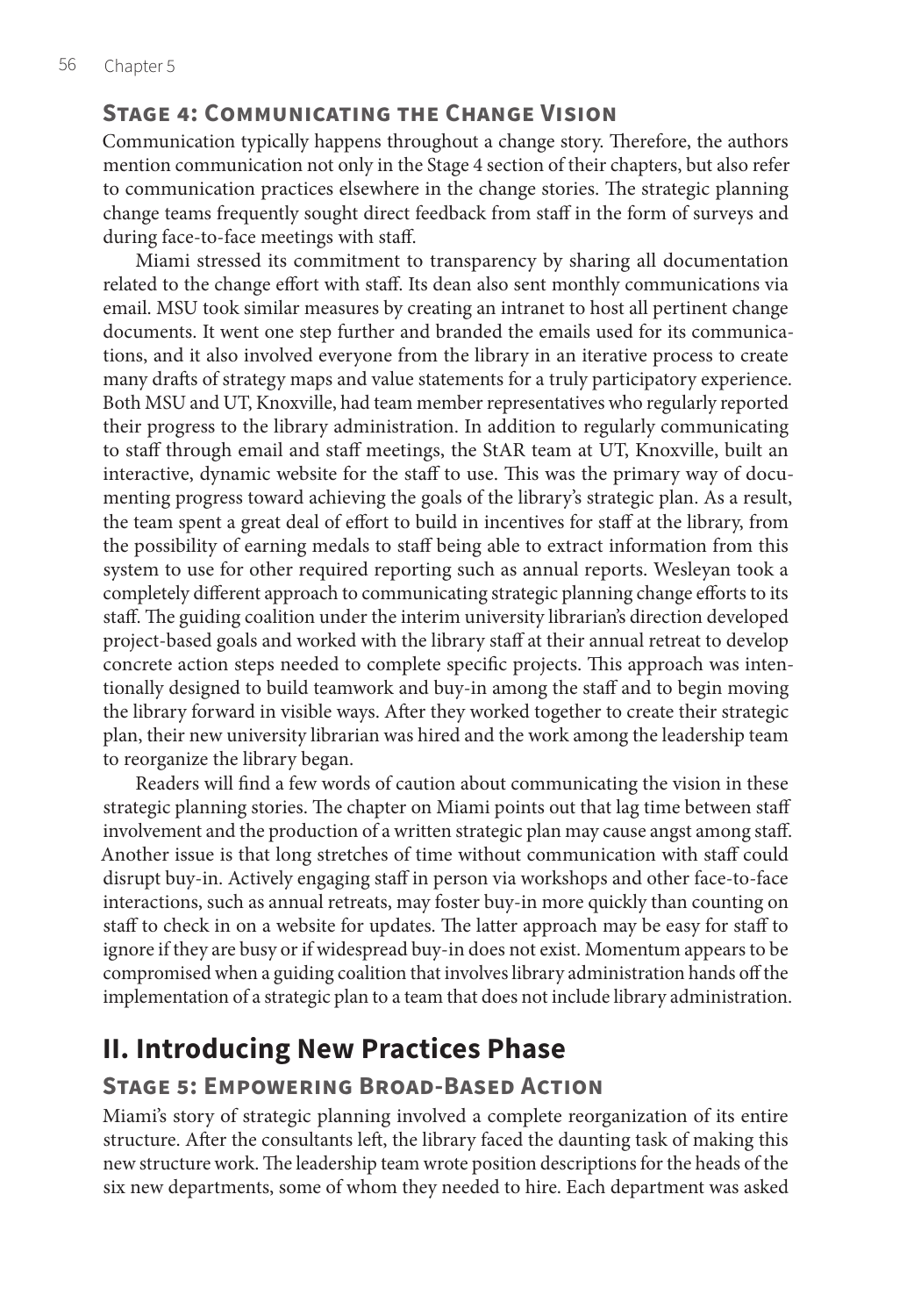to create a mission statement to align with the overall vision and to help guide their work. The department chairs started meeting together as a group to avoid recreating silos in their newly formed structure. Middle management at MSU also led the change process at their institution, with more than half of the library staff holding some type of coordinator title. While MSU did not have to contend with a reorganization to the degree that Miami did, MSU still expressed angst at this stage because staff turnover was a barrier to success. Wesleyan recognized that the logical next step in its strategic planning was to reorganize, but it needed to wait until library leadership stabilized and the new leader got his bearings. While the interim university librarian created and hired one new position and filled several others temporarily, it was not feasible for her, as an interim, to address all of the barriers the organization faced.

The change story at UT, Knoxville, provides a stark contrast at this stage when compared to the other institutions. It was up to the small team of three to keep the strategic plan alive among the staff. It is no surprise that employee buy-in was among the primary barriers in this change story, especially since it did not seem as if the middle managers were involved to the degree as were middle managers at Miami or MSU.

The importance of continuous and effective communication at this stage cannot be overstated. In most of these stories, the authors describe how important the role of middle managers was to the change efforts. This usually came in the form of having a seat at the table from time to time with the library management group for regular check-ins about progress toward achieving change efforts. It is also important to note that not all libraries are in the position to hire needed staff, to pay for a consultant, or to purchase new systems. Cash-strapped organizations may not be able to fix some of the barriers but instead must be creative in how they address them.

#### **Stage 6: Generating Short-Term Wins**

The teams responsible for strategic plan implementation at Miami had three primary short-term wins. They worked with staff to address burdensome reporting structures in one of their departments by creating a substructure with a new middle management position. They also merged two service points and adjusted the collection development budget and the way staff were organized to approach collection development. These immediate changes demonstrated their desire to adapt to the new structure, to address long-standing problems, to firmly root these changes in the new structure, and to resist the urge to fall into old habits. Library administration support of these changes also signaled commitment to the staff.

MSU experienced six short-term wins that directly aligned with steps taken to achieve its strategic plan. These short-term wins include creating committee structures and finding financial resources to help achieve its building master plan goal. They helped set the stage for anchoring changes in the organization. Wesleyan's use of its annual retreat to focus on projects and action steps toward completing projects helped to unite the staff the most and made them feel a part of moving the organization forward. This was much needed as its momentum as a library was once again disrupted by another tragic event that left it without a leader. While it continued to move forward in the wake of this trauma, short-term wins were episodic and in select areas of the library.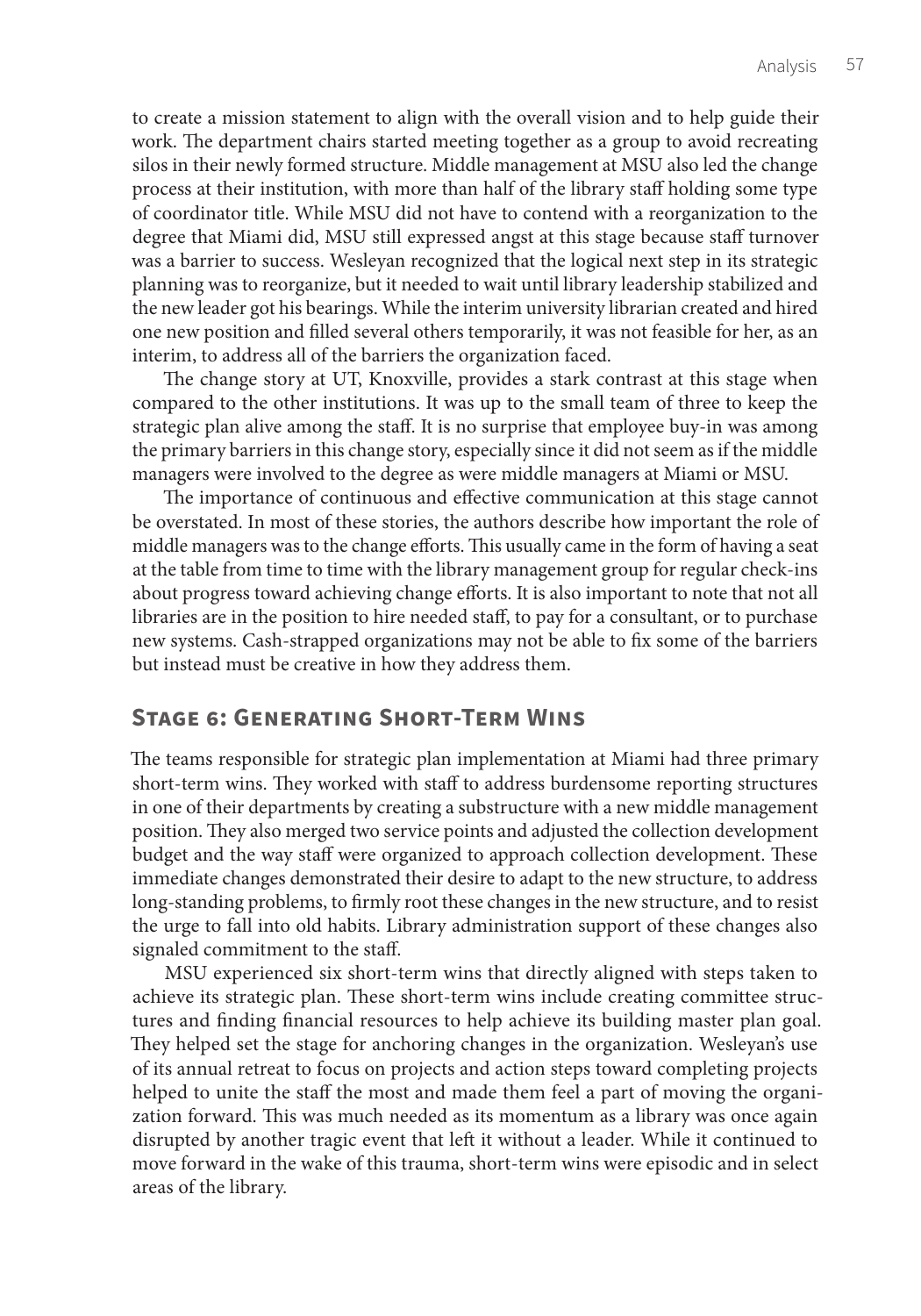Because staff interest in submitting their short-term wins at UT, Knoxville, had waned, the StAR team devised a strategy to mine the annual departmental reports. This innovative work-around addressed staff complacency but was not sustainable in the long term.

## **Stage 7: Consolidating Gains and Producing More Change**

To strengthen its momentum, MSU created a new user experience and assessment group, the UX&A Team, to ensure that accountability measures for achieving goals in the strategic plan were integrated across all levels of the library. It did not have the opportunity to hire any additional staff for this new work. However, this offered stability and continuity as it implemented its plan. In fact, of the institutions in this category, MSU had the most direct and streamlined timeline for its process. Miami had the opportunity to hire seventeen new staff as a result of staff turnover and unfilled librarian positions. However, hiring, onboarding, and familiarizing new staff with the institution are laborand time-intensive, and these tasks slow momentum for an organization already in flux. In spite of the significant turnover at Wesleyan at the top ranks, it accumulated largescale wins, from the completion of a self-study to the creation of a strategic plan. As at Miami, hiring and onboarding caused the change process to be episodic and slower than desired. Spreading these short- and long-term wins out over longer periods of time may also impact staff morale, in both positive and negative ways. The length of time it took to address the organizational structure at Miami frustrated people. However, the length of time that the change process took at Wesleyan worked in its favor. Some staff who had been initially resistant to change began to understand why changes needed to occur, especially once they experienced more support from the university administration and others on campus.

With the strategic planning process complete, the UT, Knoxville, team focused on influencing staff behavior. They encouraged staff to report progress in a couple of strategic ways. First, they intentionally celebrated accomplishments that staff submitted to the StAR team by throwing a party and publicly recognizing accomplishments. Some leadership experts refer to this as "encouraging the heart," a strategy that leaders frequently overlook when immersed in such focused change.<sup>2</sup> Rather than punitive measures, the UT, Knoxville, team used rewards and public appreciation for those who contributed to the system of self-reporting. They also shared an executive summary of the strategic plan in the form of a small booklet and a dashboard that contained five overarching strategic areas distilled from an overwhelming list of 154 action steps. Their strategy to make an administrative document more accessible to everyone was commendable.

# **III. Grounding Phase**

## **Stage 8: Anchoring New Approaches in the Culture**

With the help of consultants, Miami and MSU moved through the strategic planning process within months. Because Miami also reorganized its entire library and hired so many new people, its next steps to anchor change in its organization were to explore leadership training and to discuss if anything else needed attention in its structure. MSU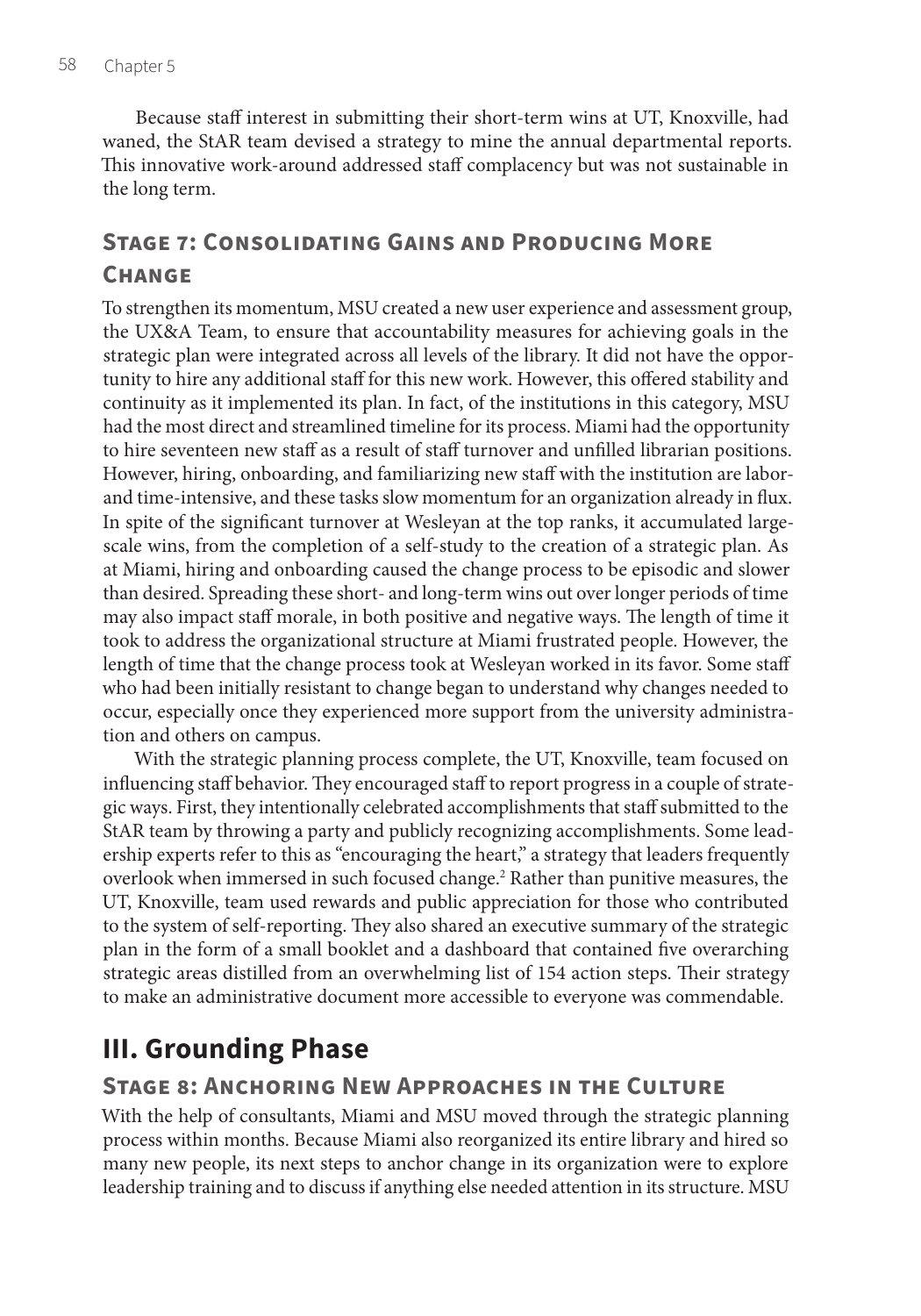realized that it needed to agree upon a systematic project management approach in order to make change, so it built its accountability infrastructure through the creation of its User Experience and Assessment (UX&A) team. The chapters on both MSU and UT, Knoxville, mention the importance of building in linkages between the ways staff contribute to strategic plans and to their annual reports. The UT, Knoxville, team even developed an annual report template that mirrored the strategic plan framework to facilitate this process and took the important step of enlisting the library administration's support and willingness to communicate this message. UT, Knoxville, acknowledged a growing need for professional development related to creating measurable goals. Unlike the other institutions in this section, Wesleyan experienced strategic planning born out of reaction to one crisis followed by another. In spite of these circumstances, library leadership worked together to create a secure foundation to position the next leader for success. Wesleyan's story demonstrates that in spite of the unexpected, an organization can be resilient and move along a change process that is just as remarkable as an institution that takes a less pressure-packed approach.

# **Analysis and Conclusions**

The strategic planning process at each of these institutions was holistic and involved the entire organization. However, none of these change stories is complete. Therefore, it is not possible to comment on the final outcome from the strategic planning process at any of these institutions, nor was that the goal. More than one institution reported at the outset failed attempts at strategic planning in the past. These strategic planning efforts are strong and well anchored in their organizations. In order for these efforts to stay strong, it is imperative that the staff understand how library administration will use the results of these efforts in order to continue to buy in to future strategic planning cycles.

## **Tips for Strategic Planning**

- Continuous communication with staff throughout the strategic planning process is important for maintaining the momentum and understanding the reasons for change.
- While the change momentum is swift when consultants are brought in to help with this process, the staff may feel disoriented and uncertain as to how to proceed when consultants leave. A transition plan should be provided by the consultant or crafted by leadership to help with this potential problem.
- Written strategic plans are important and serve a purpose in the strategic planning process. However, it may help library staff to buy in more quickly if large strategic planning documents are distilled to a more digestible format. Large plans in excess of 100 pages or plans that contain more than 100 action steps can overwhelm readers and diminish buy-in.
- Strategic planning often involves multiple committees. It is important to have some overlap of membership from one committee to the next for communication purposes and to make sure that there is adherence to the overall vision.